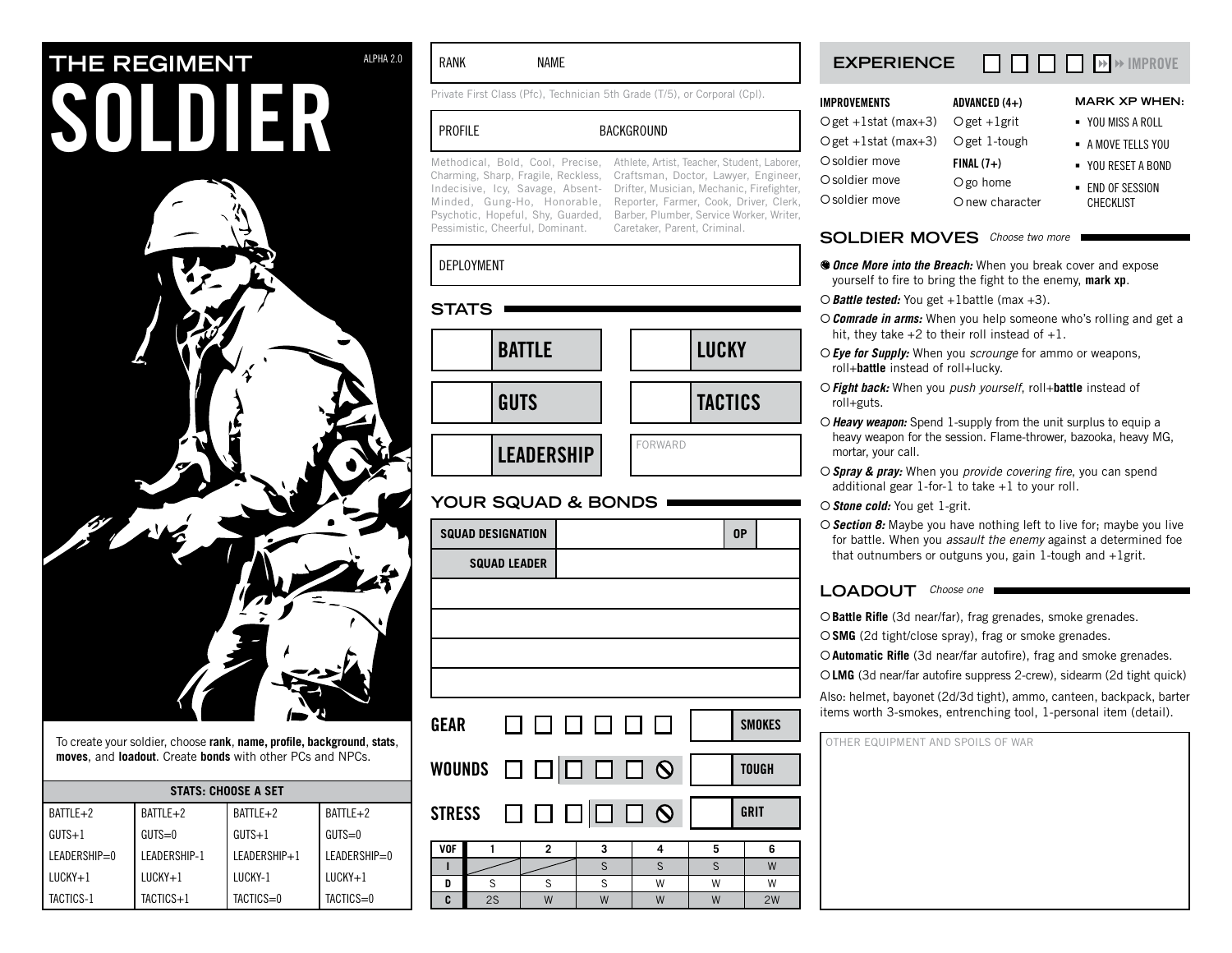# THE REGIMENT<br> **OFFICER**

To create your officer, choose **rank**, **name, profile, background**, **stats**, **moves**, and **loadout**. Create **bonds** with other PCs and NPCs.

| <b>STATS: CHOOSE A SET</b> |              |              |              |  |
|----------------------------|--------------|--------------|--------------|--|
| $BATILE + 1$               | BATTLE=0     | BATTLE+1     | BATTLE+1     |  |
| $GUTS=0$                   | $GUTS+1$     | $GUTS+1$     | GUTS-1       |  |
| LEADERSHIP+1               | LEADERSHIP+1 | LEADERSHIP=0 | LEADERSHIP+1 |  |
| LUCKY-1                    | LUCKY-1      | LUCKY-1      | $LUCKY=0$    |  |
| $TACTICS+2$                | TACTICS+2    | TACTICS+2    | TACTICS+2    |  |

### RANK NAME

2nd Lieutenant (2Lt), 1st Lieutenant (1Lt).

# PROFILE BACKGROUND

Pessimistic, Cheerful, Dominant. Caretaker, Parent, Criminal.

Methodical, Bold, Cool, Precise, Athlete, Artist, Teacher, Student, Laborer, Charming, Sharp, Fragile, Reckless, Craftsman, Doctor, Lawyer, Engineer, Indecisive, Icy, Savage, Absent-Drifter, Musician, Mechanic, Firefighter, Minded, Gung-Ho, Honorable, Reporter, Farmer, Cook, Driver, Clerk, Psychotic, Hopeful, Shy, Guarded, Barber, Plumber, Service Worker, Writer,

### deployment

**s** 

| TATS              |                |               |
|-------------------|----------------|---------------|
| <b>BATTLE</b>     |                | <b>LUCKY</b>  |
| <b>GUTS</b>       |                | <b>TACTIC</b> |
| <b>LEADERSHIP</b> | <b>FORWARD</b> |               |

### **your squad & bonds**

|               | <b>SQUAD DESIGNATION</b> |                |                                                                                  |        |        | 0P           |               |
|---------------|--------------------------|----------------|----------------------------------------------------------------------------------|--------|--------|--------------|---------------|
|               | <b>SQUAD LEADER</b>      |                |                                                                                  |        |        |              |               |
|               |                          |                |                                                                                  |        |        |              |               |
|               |                          |                |                                                                                  |        |        |              |               |
|               |                          |                |                                                                                  |        |        |              |               |
|               |                          |                |                                                                                  |        |        |              |               |
| GEAR          |                          |                | 000000                                                                           |        |        |              | <b>SMOKES</b> |
|               |                          |                |                                                                                  |        |        | <b>TOUGH</b> |               |
| <b>STRESS</b> |                          |                | $\begin{array}{c c} \square & \square & \square & \square & \square \end{array}$ |        |        | <b>GRIT</b>  |               |
| <b>VOF</b>    | 1                        | $\overline{2}$ | 3                                                                                | 4      | 5      |              | 6             |
| ı             |                          |                | S                                                                                | S      | S      |              | W             |
| D<br>C        | S<br>2S                  | S<br>W         | S<br>W                                                                           | W<br>W | W<br>W |              | W<br>2W       |
|               |                          |                |                                                                                  |        |        |              |               |

### **experience**  $\Box$  $\Box$  $\Box$  $\Box$  $\rightarrow$  IMPROVE

| IMPROVEMENTS                         | ADVANCED $(4+)$ | <b>MARK XP WHEN:</b> |
|--------------------------------------|-----------------|----------------------|
| Oget +1stat (max+3) Oget +1grit      |                 | ■ YOU MISS A ROLL    |
| $Oget +1stat$ (max+3) $Oget 1-tough$ |                 | - A MOVE TELLS YOU   |
| O officer move                       | $FINAL(7+)$     | • YOU RESET A BOND   |
| O officer move                       | O go home       | - END OF SESSION     |
| O officer move                       | O new character | <b>CHECKLIST</b>     |

### **OFFICER MOVES** Choose one more

- *A Logistics:* Between sessions and when there's downtime, roll+**tactics**. On a 10+, the unit has surplus. On a 7-9, it has surplus and one trouble (GM picks). On a miss, it's all trouble.
- {*Harsh Lessons:* When one (or more) of your soldiers are killed or go critical because of a decision you made, **mark xp**.
- {*Fire Support:* When you call in an air-strike, artillery barrage, or naval fire-mission, spend 1-supply from the unit surplus and roll+**leadership**. On a 10+, the fire support comes through on your command. On a 7-9, the GM chooses one:
	- The fire comes through on the target but also hits short, near you. Distribute 4 stress among you and your team.
	- The fire comes through but is a bit off-target w/ reduced effect.
	- The fire will come through on target, but you'll have to wait for it. *On a miss, no fire support is available. Take back your 1-supply.*
- {*Tactical support:* You can choose to roll+**tactics** instead of roll+bond when you help someone.
- {*Pull Rank:* Take +1 to *impose your will* if you outrank the target and they're in your chain of command.
- {*Planning is Everything:* When you make a battle plan, roll+**tactics**. On a hit, give your subordinates orders. If they follow through, they take  $+1$  forward. On a 10+, you take  $+1$  forward to an engagement move or you recover 1-stress.
- {*Master tactician:* You get +1tactics (max+3)

### LOADOUT Choose one

- {**Carbine** (2d close quick), frag grenades, smoke grenades, sidearm (2d tight quick).
- {**SMG** (2d tight/close spray), frag or smoke grenades, sidearm (2d tight quick).

Also: helmet, combat knife (2d tight), ammo, canteen, backpack, map case, compass, binoculars, orders/intel, barter worth 2-smokes, entrenching tool, 1-personal item (detail).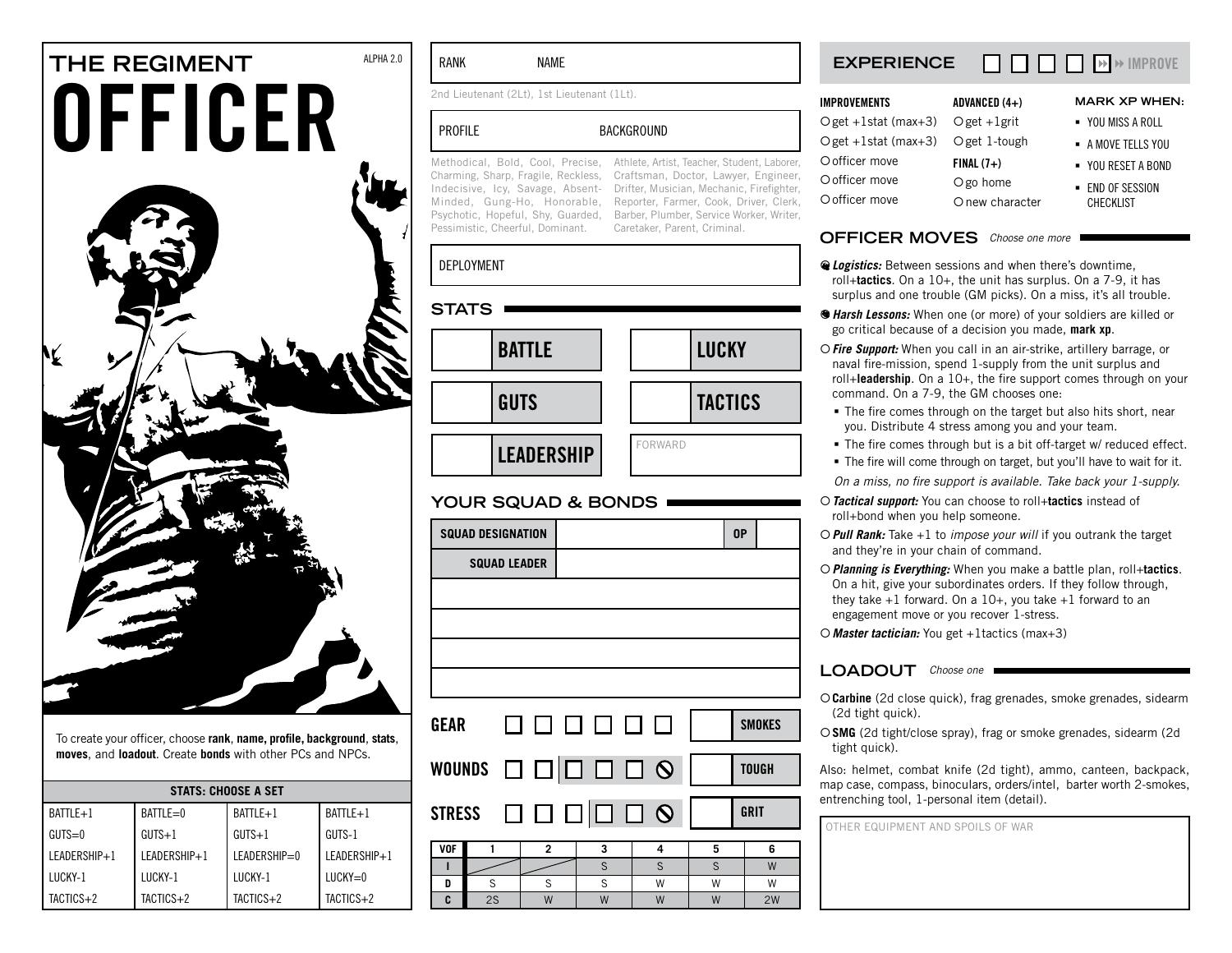# **THE REGIMENT** ALPHA 2.0 **MEDIC**



To create your medic, choose **rank**, **name, profile, background**, **stats**, **moves**, and **loadout**. Create **bonds** with other PCs and NPCs.

| <b>STATS: CHOOSE A SET</b> |              |              |              |  |
|----------------------------|--------------|--------------|--------------|--|
| $BATLE + 1$                | BATTLE+1     | $BATILE=0$   | BATTLE+1     |  |
| $GUTS+2$                   | $GUTS+2$     | $GUTS+2$     | $GUTS+2$     |  |
| LEADERSHIP-1               | LEADERSHIP-1 | LEADERSHIP+1 | LEADERSHIP+1 |  |
| $LUCKY+1$                  | $LUCKY=0$    | $LUCKY+1$    | LUCKY-1      |  |
| TACTICS=0                  | TACTICS+1    | TACTICS-1    | TACTICS=0    |  |

### RANK NAME

Private First Class (Pfc), Corporal (Cpl).

**GUTS** 

**squad leader**

**LEADERSHIP** 

**your squad & bonds**

| <b>PROFILE</b>                                                                                                                                                                                                      | <b>BACKGROUND</b>                                                                                                                                                                                                                                      |  |  |
|---------------------------------------------------------------------------------------------------------------------------------------------------------------------------------------------------------------------|--------------------------------------------------------------------------------------------------------------------------------------------------------------------------------------------------------------------------------------------------------|--|--|
| Methodical, Bold, Cool, Precise,<br>Charming, Sharp, Fragile, Reckless,<br>Indecisive, Icy, Savage, Absent-<br>Minded, Gung-Ho, Honorable,<br>Psychotic, Hopeful, Shy, Guarded,<br>Pessimistic, Cheerful, Dominant. | Athlete, Artist, Teacher, Student, Laborer,<br>Craftsman, Doctor, Lawyer, Engineer,<br>Drifter, Musician, Mechanic, Firefighter,<br>Reporter, Farmer, Cook, Driver, Clerk,<br>Barber, Plumber, Service Worker, Writer,<br>Caretaker, Parent, Criminal. |  |  |
| <b>DEPLOYMENT</b>                                                                                                                                                                                                   |                                                                                                                                                                                                                                                        |  |  |
| <b>STATS</b>                                                                                                                                                                                                        |                                                                                                                                                                                                                                                        |  |  |
|                                                                                                                                                                                                                     |                                                                                                                                                                                                                                                        |  |  |

tactics in the contract of the contract of the contract of the contract of the contract of the contract of the contract of the contract of the contract of the contract of the contract of the contract of the contract of the

**TACTICS** 

FORWARD

# aborer. zineer. ighter,



| Oget +1stat (max+3) Oget +1grit      |                 | • YOU MISS A ROLL |
|--------------------------------------|-----------------|-------------------|
|                                      |                 |                   |
| $Oget +1stat$ (max+3) $Oget 1-tough$ |                 | - A MOVE TELLS YO |
| O medic move                         | $FINAL (7+)$    | ■ YOU RESET A BOI |
| O medic move                         | O go home       | - END OF SESSION  |
| O medic move                         | O new character | <b>CHECKLIST</b>  |
|                                      |                 |                   |

### **MEDIC MOVES** Choose two more

- {*Medic!:* When you have time and are free of immediate danger (behind cover, at least), roll+**guts** to treat a wounded soldier. On a hit, they're *stabilized* and they recover 1-wound. On a 7-9, it costs you 1-gear to *stabilize* them and recover 1-wound. On a miss, it's worse than it looked — they suffer 1-stress unless you spend 1-gear. **If you get your patient back into the fight, mark xp.**
- {*Battlefield grace:* When you're attending to a wounded soldier, you and your patient get 1-tough.
- {*Inopportune Target:* When you are on the battlefield but do not take direct action against the enemy (e.g. aiding a wounded soldier, scrounging for supplies, etc.), roll +**lucky**. On a 10+ the enemy are preoccupied with other targets or priorities. On a 7-9, you may still be exposed to enemy fire; but, gain *concealment*.
- {*In Their Time of Need:* When you provide comfort, solace, or sympathy to a wounded or dying person, they recover 1-stress and increase their bond with you by 1. You may increase or decrease your bond with them by 1.
- {*Nerves of steel:* You get +1guts (max +3)
- {*Infirmary:* Between sessions, when you tend to your soldiers' health, roll+**guts**. On a 10+, they can heal 1-stress or 1-wound. On a 7-9, they can recover 1-stress or 1-wound. On a miss, they can spend 1-gear, yours or theirs, to recover 1-stress or 1-wound.

### LOADOUT Choose one

{**Carbine** (2d close quick), smoke grenades, medic kit.

{**Battle Rifle** (3d near/far), smoke grenades. medic kit.

Also: helmet, bayonet (2d/3d tight), ammo, canteen, backpack, barter worth 4-smokes, entrenching tool, 1-personal item (detail).

other equipment and spoils of war

| GEAR | 0000001                                                  | <b>SMOKE</b> |
|------|----------------------------------------------------------|--------------|
|      | WOUNDS $\Box$ $\Box$ $\Box$ $\Box$ $\Box$ $\Box$ $\odot$ | <b>TOUGH</b> |

**squad designation op**



**AISS A ROLL E TELLS YOU ESET A BOND** 

**XP WHEN:**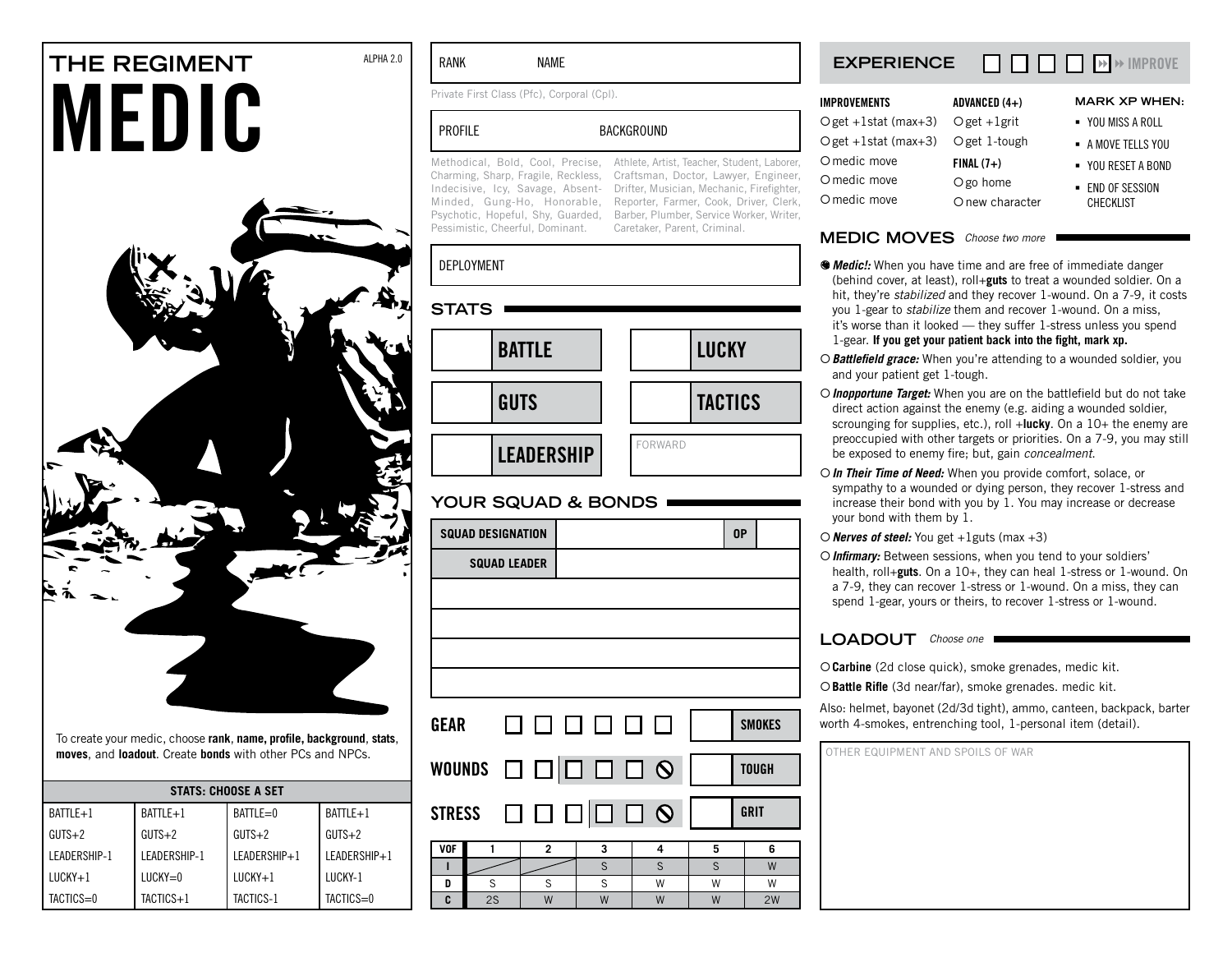# **THE REGIMENT** ALPHA 2.0 **SERGEANT**



To create your sergeant, choose **rank**, **name, profile, background**, **stats**, **moves**, and **loadout**. Create **bonds** with other PCs and NPCs.

| <b>STATS: CHOOSE A SET</b> |               |              |              |  |  |
|----------------------------|---------------|--------------|--------------|--|--|
| $BATILE + 1$               | BATTLE+1      | BATTLE+1     | BATTLE+1     |  |  |
| $GUTS+1$                   | $GUTS=0$      | $GUTS+1$     | $GUTS+1$     |  |  |
| LEADERSHIP+2               | I FADERSHIP+2 | LEADERSHIP+2 | LEADERSHIP+2 |  |  |
| $LUCKY=0$                  | $LUCKY=0$     | LUCKY-1      | $LUCKY+1$    |  |  |
| TACTICS=0                  | $TACTICS+1$   | $TACTICS+1$  | TACTICS-1    |  |  |

### RANK NAME

Sergeant (Sgt), Staff Sergeant (S/Sgt).

# PROFILE BACKGROUND

Pessimistic, Cheerful, Dominant. Caretaker, Parent, Criminal.

Methodical, Bold, Cool, Precise, Athlete, Artist, Teacher, Student, Laborer, Charming, Sharp, Fragile, Reckless, Craftsman, Doctor, Lawyer, Engineer, Indecisive, Icy, Savage, Absent-Drifter, Musician, Mechanic, Firefighter, Minded, Gung-Ho, Honorable, Reporter, Farmer, Cook, Driver, Clerk, Psychotic, Hopeful, Shy, Guarded, Barber, Plumber, Service Worker, Writer,

# deployment

| <b>STATS</b> |                   |         |                |
|--------------|-------------------|---------|----------------|
|              |                   |         |                |
|              | <b>BATTLE</b>     |         | <b>LUCKY</b>   |
|              |                   |         |                |
|              | <b>GUTS</b>       |         | <b>TACTICS</b> |
|              |                   |         |                |
|              | <b>LEADERSHIP</b> | FORWARD |                |

### **your squad & bonds**

|               | <b>SQUAD DESIGNATION</b> |                |   |   |   | 0P            |
|---------------|--------------------------|----------------|---|---|---|---------------|
|               | <b>SQUAD LEADER</b>      |                |   |   |   |               |
|               |                          |                |   |   |   |               |
|               |                          |                |   |   |   |               |
|               |                          |                |   |   |   |               |
|               |                          |                |   |   |   |               |
|               |                          |                |   |   |   |               |
| GEAR          |                          | 000000         |   |   |   | <b>SMOKES</b> |
|               |                          |                |   |   |   |               |
|               | WOUNDS <b>OOOOOOOO</b>   |                |   |   |   | <b>TOUGH</b>  |
|               |                          |                |   |   |   |               |
| <b>STRESS</b> |                          | 000000         |   |   |   | <b>GRIT</b>   |
|               |                          |                |   |   |   |               |
| <b>VOF</b>    | 1                        | $\overline{2}$ | 3 | 4 | 5 | 6             |
| п             |                          |                | S | S | S | W             |
| D             | S                        | S              | S | W | W | W             |
| C             | 2S                       | W              | W | W | W | 2W            |

### **experience**  $\Box$  $\Box$  $\Box$  $\Box$  $\rightarrow$  IMPROVE

| <b>IMPROVEMENTS</b>                  | ADVANCED (4+)     | <b>MARK XP WHEN:</b> |
|--------------------------------------|-------------------|----------------------|
| O get $+1$ stat (max $+3$ )          | $O$ get $+1$ grit | ■ YOU MISS A ROLL    |
| $Oget +1stat$ (max+3) $Oget 1-tough$ |                   | - A MOVE TELLS YOU   |
| O sergeant move                      | $FINAL(7+)$       | • YOU RESET A BOND   |
| O sergeant move                      | O go home         | - END OF SESSION     |
| O sergeant move                      | O new character   | <b>CHECKLIST</b>     |

### SERGEANT MOVES Choose two more

- {*Inspiring:* You can choose to roll+**leadership** instead of roll+bond when you help someone. **If they succeed, mark xp.**
- {*Battlefield awareness:* When you *assess a situation*, roll+**battle** instead of roll+tactics.
- {*Lead the way:* When you are leading a team and you have to *push yourself,* roll+**leadership** instead of roll+guts.
- {*Look out!:* When a nearby teammate takes damage, you may take up to 2 of the stress or wounds they suffered on yourself instead.
- {*Natural leader:* You get +1leadership (max +3).
- {*Not as bad as it looked:* After a battle, recover 1-stress or 1-wound.
- {*Veteran instincts:* When you've *assessed a situation* and you're acting on the GM's answers, take +1.
- {*Form Up On Me:* When you *rally the troops*, you get +1 hold, even on a miss.
- {*Fanatic:* You get 1-grit.

### LOADOUT Choose one

{**Battle Rifle** (3d near/far), frag grenades, smoke grenades, sidearm (2d tight quick).

{**SMG** (2d tight/close spray), frag grenades, smoke grenades, sidearm (2d tight quick).

Also: helmet, bayonet (2d/3d tight), ammo, canteen, backpack, barter worth 6-smokes, entrenching tool, 1-personal item (detail).

| OTHER EQUIPMENT AND SPOILS OF WAR |  |  |  |
|-----------------------------------|--|--|--|
|                                   |  |  |  |
|                                   |  |  |  |
|                                   |  |  |  |
|                                   |  |  |  |
|                                   |  |  |  |
|                                   |  |  |  |
|                                   |  |  |  |
|                                   |  |  |  |
|                                   |  |  |  |
|                                   |  |  |  |
|                                   |  |  |  |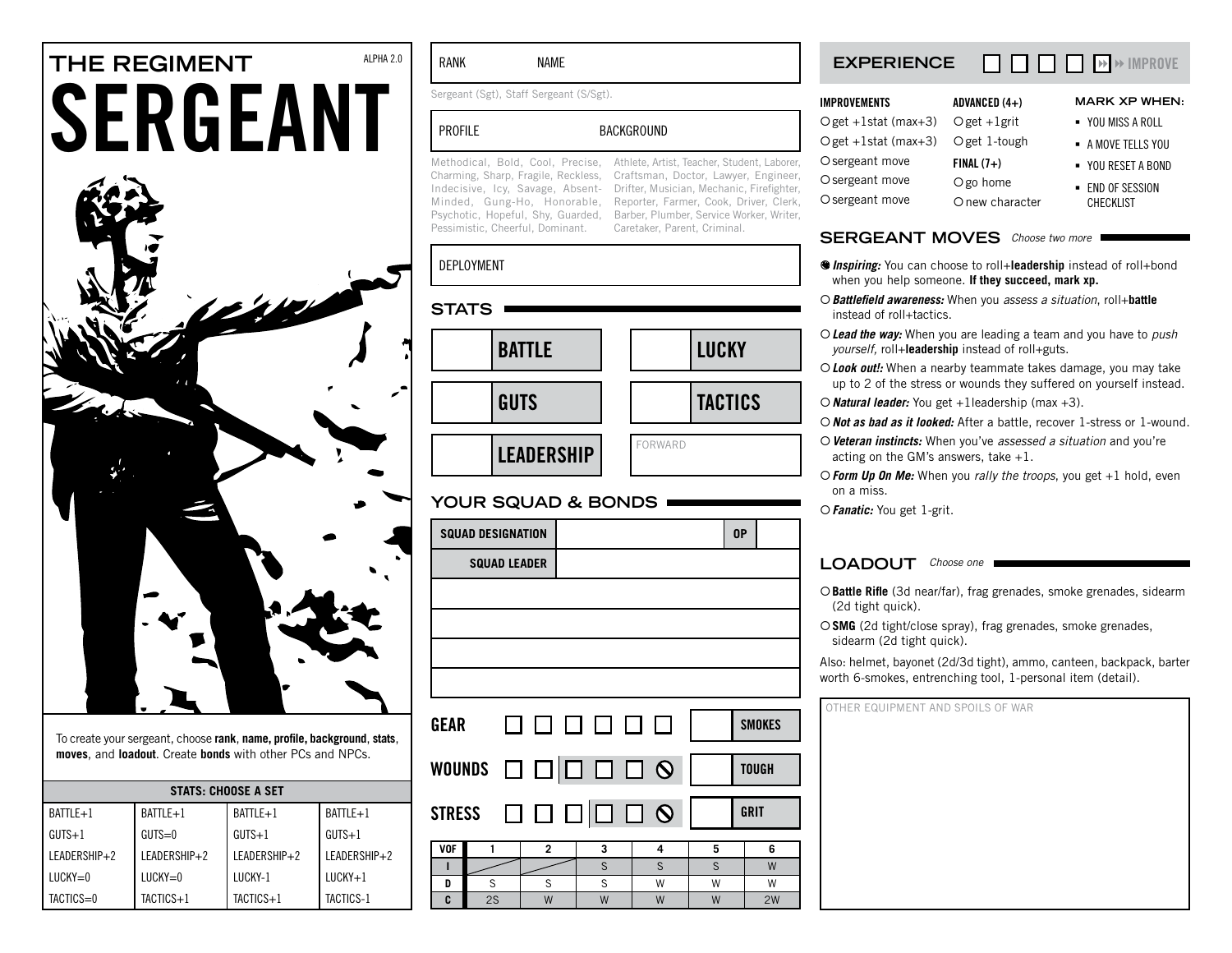# **THE REGIMENT** ALPHA 2.0 **COMMANDO**



To create your commando, choose **rank**, **name, profile, background**, **stats**, **moves**, and **loadout**. Create **bonds** with other PCs and NPCs.

| <b>STATS: CHOOSE A SET</b> |              |              |              |  |  |
|----------------------------|--------------|--------------|--------------|--|--|
| BATTLE+2                   | BATTLE+2     | BATTLE+2     | BATTLE+2     |  |  |
| $GUTS+2$                   | $GUTS+2$     | $GUTS+2$     | $GUTS+2$     |  |  |
| LEADERSHIP+1               | LEADERSHIP=0 | LEADERSHIP-1 | LEADERSHIP-1 |  |  |
| LUCKY-1                    | LUCKY-1      | $LUCKY=0$    | $LUCKY+1$    |  |  |
| TACTICS=0                  | TACTICS+1    | TACTICS+1    | TACTICS=0    |  |  |

### RANK NAME

Corporal (Cpl), Sergeant (Sgt), Staff Sergeant (S/Sgt), Master Sergeant (M/Sgt).

### PROFILE BACKGROUND

Pessimistic, Cheerful, Dominant.

Methodical, Bold, Cool, Precise, Athlete, Artist, Teacher, Student, Laborer, Charming, Sharp, Fragile, Reckless, Craftsman, Doctor, Lawyer, Engineer, Indecisive, Icy, Savage, Absent-Drifter, Musician, Mechanic, Firefighter, Minded, Gung-Ho, Honorable, Reporter, Farmer, Cook, Driver, Clerk, Psychotic, Hopeful, Shy, Guarded, Barber, Plumber, Service Worker, Writer, Caretaker, Parent, Criminal.

### deployment

| STATS |                   |                |                |
|-------|-------------------|----------------|----------------|
|       | <b>BATTLE</b>     |                | <b>LUCKY</b>   |
|       |                   |                |                |
|       | <b>GUTS</b>       |                | <b>TACTICS</b> |
|       |                   | <b>FORWARD</b> |                |
|       | <b>LEADERSHIP</b> |                |                |

### **your squad & bonds**

|            | <b>SQUAD DESIGNATION</b> |                                                   |   |   | 0P |               |
|------------|--------------------------|---------------------------------------------------|---|---|----|---------------|
|            | <b>SQUAD LEADER</b>      |                                                   |   |   |    |               |
|            |                          |                                                   |   |   |    |               |
|            |                          |                                                   |   |   |    |               |
|            |                          |                                                   |   |   |    |               |
|            |                          |                                                   |   |   |    |               |
| GEAR       |                          | 000000                                            |   |   |    | <b>SMOKES</b> |
|            |                          |                                                   |   |   |    |               |
|            |                          | WOUNDS ロロロロロ9                                     |   |   |    | <b>TOUGH</b>  |
|            |                          | STRESS $\Box$ $\Box$ $\Box$ $\Box$ $\Box$ $\odot$ |   |   |    | <b>GRIT</b>   |
| <b>VOF</b> | 1                        | $\overline{2}$                                    | 3 | 4 | 5  | 6             |
| T          |                          |                                                   | S | S | S  | W             |
| D          | S                        | S                                                 | S | W | W  | W             |
| C          | 2S                       | W                                                 | W | W | W  | 2W            |

### **experience**  $\Box$  $\Box$  $\Box$  $\Box$  $\rightarrow$  IMPROVE

| ADVANCED $(4+)$                      | <b>MARK XP WHEN:</b> |
|--------------------------------------|----------------------|
| Oget +1stat (max+3) Oget +1grit      | ■ YOU MISS A ROLL    |
| $Oget +1stat$ (max+3) $Oget 1-tough$ | - A MOVE TELLS YOU   |
| $FINAL (7+)$                         | • YOU RESET A BOND   |
| O go home                            | - END OF SESSION     |
| O new character                      | <b>CHECKLIST</b>     |
|                                      |                      |

### COMMANDO MOVES Choose two more

- {*Cold operator:* You never have to *push yourself* to commit acts of up-close, personal violence. **When you kill an enemy in this way, mark xp**.
- {*Angel of death:* When you're front and center carrying the fight to the enemy, everyone on your team who can see you gets  $+1$  grit.
- {*Close quarters battle:* When you fight at tight or close range, do  $+1d.$
- {*Improvise. Adapt. Overcome:* When you have time and materials to improvise a solution and roll *wait... are you crazy?*, spend 1-gear and take  $+1$  to the roll.
- {*Explosives expert*: When you set up an explosion, spend 1-gear and roll+**tactics**. On a 10+, it works just as you planned. On a 7-9, it works, yes, but the GM will introduce some hitch, delay, or complication right now.
- {*Icewater:* You get 1-grit.
- {*Airborne Ranger:* When you lead any engagement move involving insertion, recon, infiltration or ambush, take +1 to the roll.
- {*Cross-training:* Take a move from another playbook.

### LOADOUT Choose one

- {**SMG w/silencer** (2d tight/close spray quiet), frag grenades, smoke grenades, sidearm (2d tight quick).
- {**Precision Rifle** (3d far/ex reload), frag grenades, smoke grenades, sidearm (2d tight quick).

Also: Commando dagger (2d tight throw quick), face-paint, forged enemy documents, ammo, canteen, backpack, climbing gear, explosives and detonators, barter worth 3-smokes, 1-personal item (detail).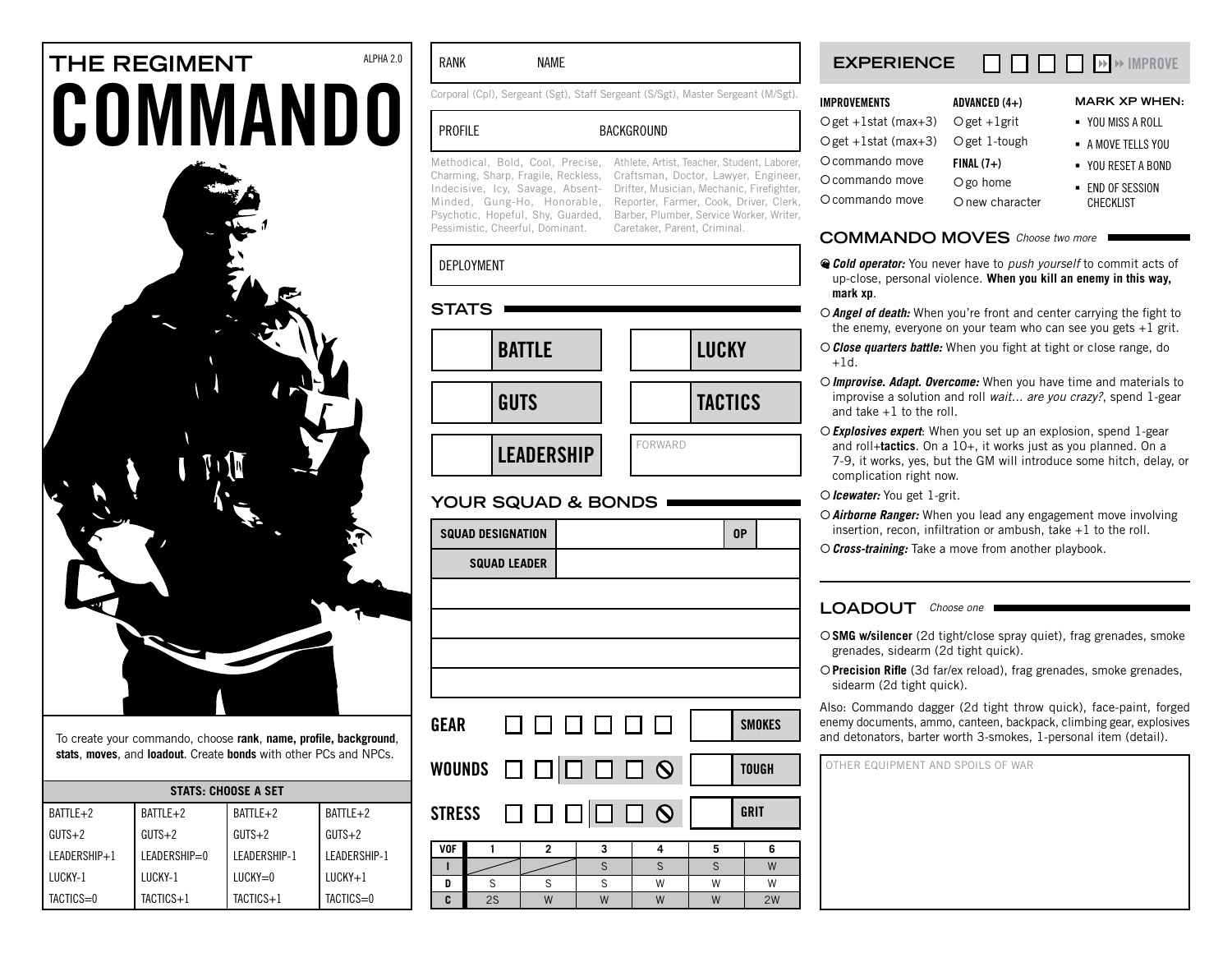# **THE REGIMENT** ALPHA 2.0 **SNIPER**



To create your sniper, choose **rank**, **name, profile, background**, **stats**, **moves**, and **loadout**. Create **bonds** with other PCs and NPCs.

| <b>STATS: CHOOSE A SET</b> |              |                     |              |  |  |
|----------------------------|--------------|---------------------|--------------|--|--|
| BATTLE+1                   | BATTLE+1     | $BATILE=0$          | $BATLE+1$    |  |  |
| $GUTS=0$                   | $GUTS+1$     | $GUTS+1$            | $GUTS+1$     |  |  |
| LEADERSHIP+1               | LEADERSHIP-1 | <b>IFADERSHIP-1</b> | LEADERSHIP=0 |  |  |
| <b>ILICKY-1</b>            | $LUCKY=0$    | $LUCKY+1$           | LUCKY-1      |  |  |
| TACTICS+2                  | TACTICS+2    | TACTICS+2           | TACTICS+2    |  |  |

### RANK NAME

Corporal (Cpl), Sergeant (Sgt), Staff Sergeant (S/Sgt).

# PROFILE BACKGROUND

Pessimistic, Cheerful, Dominant. Caretaker, Parent, Criminal.

Methodical, Bold, Cool, Precise, Athlete, Artist, Teacher, Student, Laborer, Charming, Sharp, Fragile, Reckless, Craftsman, Doctor, Lawyer, Engineer, Indecisive, Icy, Savage, Absent-Drifter, Musician, Mechanic, Firefighter, Minded, Gung-Ho, Honorable, Reporter, Farmer, Cook, Driver, Clerk, Psychotic, Hopeful, Shy, Guarded, Barber, Plumber, Service Worker, Writer,

### deployment

| <b>STATS</b>      |                |
|-------------------|----------------|
| <b>BATTLE</b>     | <b>LUCKY</b>   |
| <b>GUTS</b>       | <b>TACTICS</b> |
| <b>LEADERSHIP</b> | <b>FORWARD</b> |

# **your squad & bonds**

|               | <b>SQUAD DESIGNATION</b> |                      |   |   |   | 0P            |
|---------------|--------------------------|----------------------|---|---|---|---------------|
|               | <b>SQUAD LEADER</b>      |                      |   |   |   |               |
|               |                          |                      |   |   |   |               |
|               |                          |                      |   |   |   |               |
|               |                          |                      |   |   |   |               |
|               |                          |                      |   |   |   |               |
|               |                          |                      |   |   |   |               |
| GEAR          |                          | 000000               |   |   |   | <b>SMOKES</b> |
|               |                          |                      |   |   |   |               |
|               |                          | WOUNDS ロロロロロ O       |   |   |   | <b>TOUGH</b>  |
|               |                          |                      |   |   |   |               |
| <b>STRESS</b> |                          | $\Box$ $\Box$ $\Box$ |   |   |   | <b>GRIT</b>   |
|               |                          |                      |   |   |   |               |
| <b>VOF</b>    | 1                        | $\overline{2}$       | 3 | 4 | 5 | 6             |
| Т             |                          |                      | S | S | S | W             |
| D             | S                        | S                    | S | W | W | W             |
| C             | 2S                       | W                    | W | W | W | 2W            |

### **experience**  $\Box$  $\Box$  $\Box$  $\rightarrow$   $\rightarrow$  IMPROVE

| <b>IMPROVEMENTS</b>              | ADVANCED (4+)   | <b>MARK XP WHEN:</b> |
|----------------------------------|-----------------|----------------------|
| Oget +1stat (max+3) Oget +1grit  |                 | ■ YOU MISS A ROLL    |
| Oget +1stat (max+3) Oget 1-tough |                 | - A MOVE TELLS YOU   |
| O sniper move                    | $FINAL(7+)$     | • YOU RESET A BOND   |
| O sniper move                    | O go home       | - END OF SESSION     |
| O sniper move                    | O new character | <b>CHECKLIST</b>     |

### SNIPER MOVES Choose two more

- *One shot, one kill:* When you have time to carefully aim at a human target, roll +**tactics**. On a hit, you eliminate the target. On a 7-9, the enemy has a good idea where the shot came from; GM chooses: you are pinpointed, you are out-flanked, or you are hunted. **When you eliminate a high-value target, mark xp.**
- {*Camouflage*: When you hide from the enemy, roll +**tactics**. On a hit, you evade detection. On a 10+, you also *recover* 1-stress.
- {*Deadly Aim:* When you attack a human target with a rifle, the default volume of fire is concentrated instead of direct.
- {*Advanced Marksmanship:* At far and extreme weapon range, you add the **quick** tag to any precision rifle or battle rifle you operate.
- {*Forward Observer:* When you observe the enemy from a concealed position and report their movements and disposition up the chain of command, roll+**tactics**. On a 10+, choose two. On a 7-9, choose one. Your unit gets:
	- Intelligence: gain +Intel.
	- Tactical initiative: +1 forward to an engagement move.
	- Target coordinates: +1 forward to *fire support* Officer move.
- {*Spotter:* When your spotter has eyes on and you hit a target, take +1 ongoing to follow-up shots against the same target or nearby targets.

### LOADOUT Choose one

{**Precision Rifle** (3d far/ex reload), sidearm (2d tight quick).

{**Battle Rifle** (3d near/far), sidearm (2d tight quick).

Also: Ghillie suit, ammo, canteen, backpack, combat knife (2d tight), barter worth 3-smokes, 1-personal item (detail).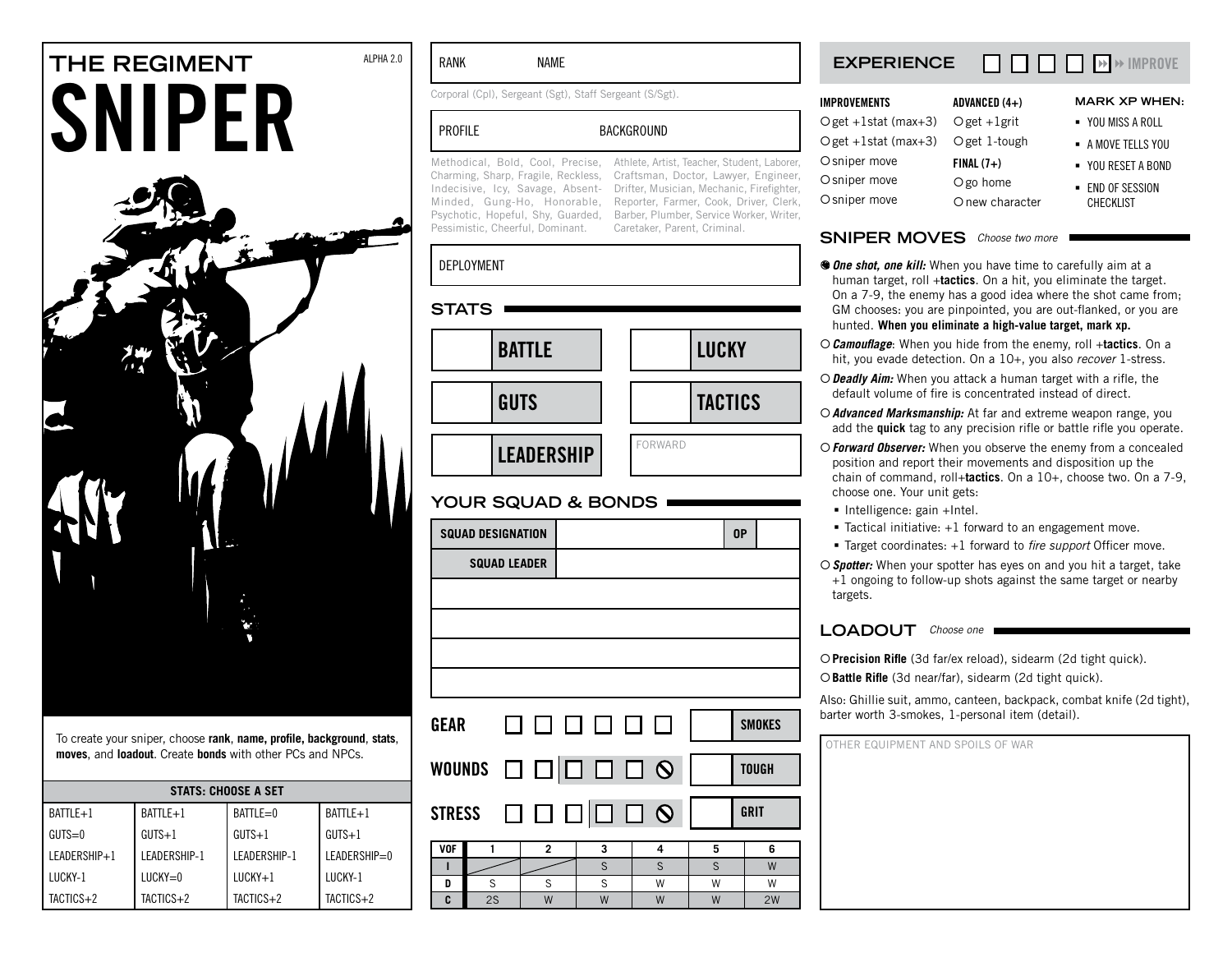# **THE REGIMENT // MODERN** ALPHA 2.0 OPERATOR



To create your operator, choose **rank**, **name, profile, background**, **stats**, **moves**, and **loadout**. Create **bonds** with other PCs and NPCs.

### RANK NAME

Corporal (Cpl), Sergeant (Sgt), Staff Sergeant (S/Sgt), Master Sergeant (M/Sgt).

### PROFILE BACKGROUND

Pessimistic, Cheerful, Dominant. Caretaker, Parent, Criminal.

Methodical, Bold, Cool, Precise, Athlete, Artist, Teacher, Student, Laborer, Charming, Sharp, Fragile, Reckless, Craftsman, Doctor, Lawyer, Engineer, Indecisive, Icy, Savage, Absent-Drifter, Musician, Mechanic, Firefighter, Minded, Gung-Ho, Honorable, Reporter, Farmer, Cook, Driver, Clerk, Psychotic, Hopeful, Shy, Guarded, Barber, Plumber, Service Worker, Writer,

### deployment

### **STATS** Assign +2, +2, +1, 0, 0 to stats.

| <b>BATTLE</b>     | <b>LUCKY</b>   |
|-------------------|----------------|
| <b>GUTS</b>       | <b>TACTICS</b> |
| <b>LEADERSHIP</b> | FORWARD        |

### **your squad & bonds**

| <b>SQUAD DESIGNATION</b>          |                                  |        | 0P            |
|-----------------------------------|----------------------------------|--------|---------------|
| <b>SQUAD LEADER</b>               |                                  |        |               |
|                                   |                                  |        |               |
|                                   |                                  |        |               |
|                                   |                                  |        |               |
|                                   |                                  |        |               |
| <b>GEAR</b>                       | 000000                           |        | <b>SMOKES</b> |
|                                   |                                  |        | <b>TOUGH</b>  |
| <b>STRESS</b>                     | $\Box$ \Box \Box \Box \Box \odot |        | GRIT          |
| <b>VOF</b><br>$\overline{2}$<br>1 | 3                                | 5<br>4 | 6             |

| /OF |    |     |                |                |                |
|-----|----|-----|----------------|----------------|----------------|
|     |    |     |                |                | $\overline{M}$ |
| D   |    |     | $\overline{M}$ | $\overline{M}$ | ١٨             |
| c   | ١٨ | 1.1 | $\overline{M}$ | <b>A</b>       | 2W             |

### **experience**  $\Box$  $\Box$  $\Box$  $\Box$  $\rightarrow$  IMPROVE

| ADVANCED (4+)                    | <b>MARK XP</b>  |
|----------------------------------|-----------------|
| Oget +1stat (max+3) Oget +1grit  | YOU MISS A      |
| Oget +1stat (max+3) Oget 1-tough | - A MOVE TELL   |
| $FINAL (7+)$                     | $-$ YOU RESET A |
| O go home                        | - END OF SESS   |
| O new character                  | CHECKLIST       |
|                                  |                 |

### **OPERATOR MOVES** Choose two more

- {*Ice Cold:* You never have to *push yourself* to commit acts of up-close, personal violence. **When you kill an enemy in this way, mark xp**.
- {*Made it through selection:* You get 1-grit.
- {*Airborne Ranger:* When you lead any engagement move involving insertion, recon, infiltration or ambush, take +1 to the roll.
- {*Close quarters battle:* At tight or close range, do +1d.
- {*Explosives*: When you set up an explosion, spend 1-gear and roll+**tactics**. On a 10+, it works just as you planned. On a 7-9, it works, yes, but the GM will introduce some hitch, delay, or complication right now. (You have an explosives kit worth **3-gear**.)
- {*Improvise. Adapt. Overcome:* When you have time and materials to improvise a solution and roll *wait... are you crazy?*, spend 1-gear and take +1 to the roll.
- {*Medic:* When you treat an injury, roll+**guts**. On a hit, they're *stabilized* or they heal 1-wound (or spend 1-gear to get both). On a 7-9, it costs you 1-gear to *stabilize* them or heal 1-wound.
- {*Sniper:* When you fight at far or extreme range, do +1d.
- {*EW:* When you use electronic warfare, roll+**tactics**. On a hit, you take control of a remote system, gather +intel, and/or deny the enemy access. On a 10+, choose two. On a 7-9, choose one:
- You retain control of the system.
- You do it quickly.
- You remain undetected.

# LOADOUT **·**

{**Assault Rifle** (3d near/far spray).

{**SAW** (3d far area autofire suppress).

{**SMG w/suppressor** (2d tight/close spray quick quiet).

Armor: Kevlar vest and helmet (1-tough).

Also: Sidearm w/suppressor (2d tight quick quiet), frag and smoke grenades, flashbangs, ammo, hydration system, backpack, corner mirror, NVGs, zip ties, climbing gear, combat knife (2d tight), barter worth 3-smokes, 1-personal item (detail).

- **WHEN:**
- ROLL
- s you
- A ROND
- sion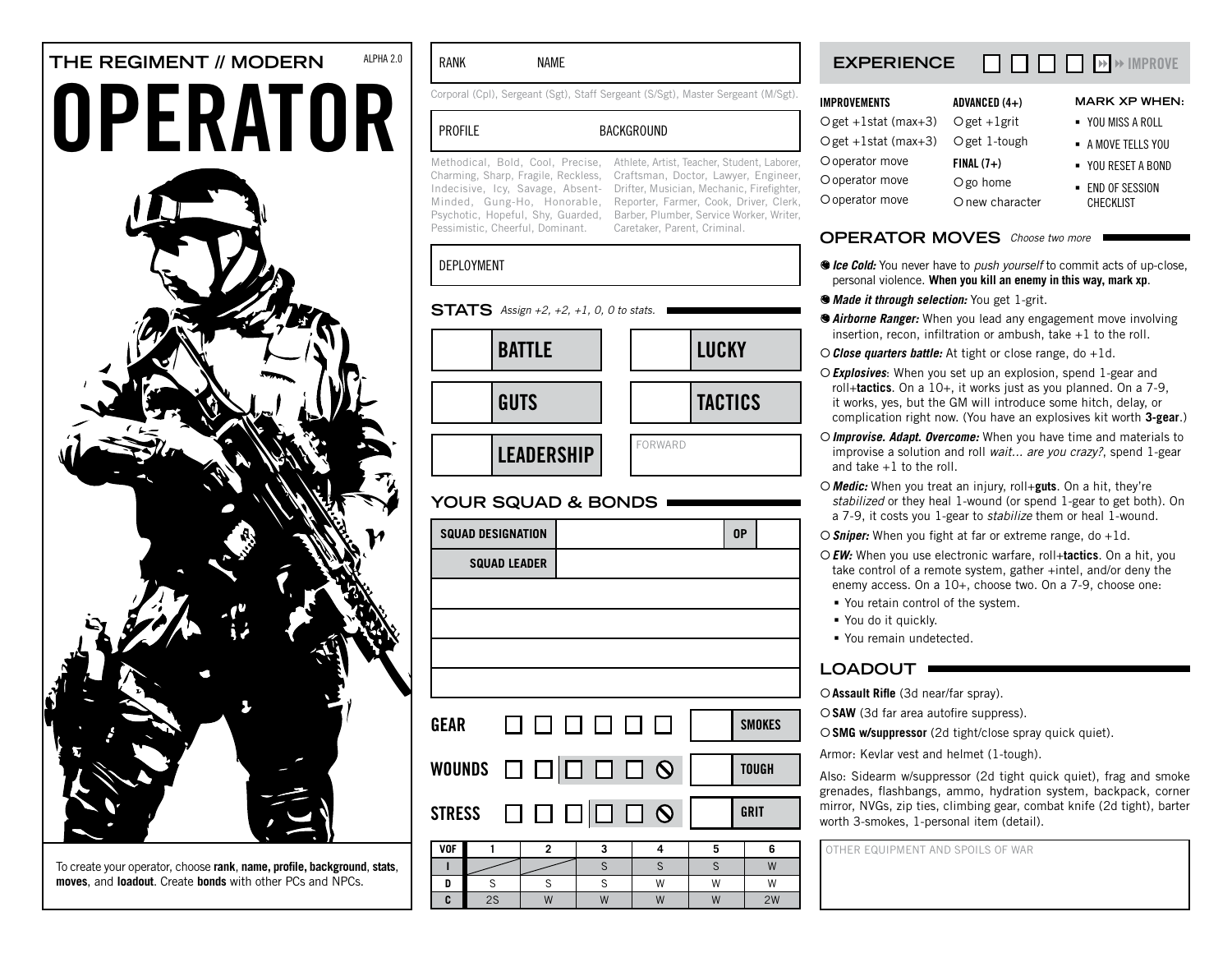# THE REGIMENT: ELEMENTS OF WARFARE

alpha 2.0

### **battle MOVES**  $\longrightarrow$

- attack When you *attack the enemy* or *suffer an attack*, roll dice on the VOF table to determine its effects (based on the weapon and the volume of fire—incidental, direct, or concentrated). The GM also assigns *concealment* (reduces VOF by one step) and *cover* (reduces damage dice 1-for-1) as established. assault When you *assault the enemy* to seize territory or gain a
- +battle tactical advantage, spend **1-gear** and roll+**battle**. On a hit, you hammer the enemy with your weapon and seize contested ground under enemy fire as established. **On a 10+**, GM decides if you push them back, force them to surrender, or if you gain an overlooking or flanking position.
- covering **FIRE** fire +BATTLF
- When you *provide covering fire*, spend **1-gear** and roll+**battle**. On a hit, you rake the enemy's position with fire, giving friendly troops an opportunity; but, your VOF is reduced by one step. GM chooses: the enemy is *suppressed* or the enemy is *pinned* but finds *cover* and/or *concealment*. **On a 10+**, you also give the allies you cover +1forward.

hit the **DECK**  $2TIIa +$ 

When you *hit the deck*, roll+**guts**. On a hit, you scramble to *cover* and/or *concealment*, as established—apply them to whatever attack you're facing now; but you're also *pinned*. **On a 10+**, you aren't *pinned,* just *suppressed*.

maneuver +tactics When you *maneuver through the combat zone*, roll+**tactics**. On a hit, you make it there or as close as you can get under the circumstances. **On a 7-9**, you make contact with the enemy and take fire along the way. **On a 10+**, if you don't make contact with the enemy, you evade their detection for now; otherwise, you may choose to make or break contact, giving and taking fire as established.

attack a vehicle  $+$ BATTLE

When you *attack a vehicle* with an AP weapon, roll+**battle**. On a hit, roll damage to the vehicle as established. For each wound, inflict a major condition. For each stress, inflict a minor condition. If a vehicle takes 3 or more major conditions, it is destroyed. If it takes 3 or more minor conditions, it is disabled until repaired.

*Subtract vehicle armor from wounds taken first, then stress if any remains. Vehicle crew takes damage as established.*

**MAJOR**: Out of control, burning, stuck, system destroyed (detail), blind. **MINOR**: Slowed, wild, smoking, system damaged (detail), leaking.

### **support moves**

**ASSESS**  $+$ TACTICS When you *assess the situation*, ask a question about what the fuck is going on and roll+**tactics**. **On a 10+**, the GM will answer generously, including a few follow-up questions. **On a 7-9**, the GM will give you a

straightforward answer. **On a 6-**, the GM will tell you something true, but incomplete.

When you *rally the troops before an engagement*, roll+**leadership**. **On a 10+**, hold 3. **On a 7-9**, hold 1. During the execution of the engagement, spend your hold 1-for-1 for you or a member of your team:

- Keep your head down! Get 1-tough.
- You can do this! Get +1grit.
- Short, controlled bursts! Recover 1-gear.

When you *help someone who's rolling,* roll+**bond**. On a hit, you give them +1. **On a 7-9**, also, you're exposed to danger, retribution, or cost. When you *help someone who's in trouble*, roll+**bond** and **mark xp**. On a hit, they can clear a condition or recover 1-stress, or, if you spend 1-gear, they recover 1-wound. *If you ignore a cry for help, take stress equal to your bond and you both reset your bond to 0.*

# **liberty moves**

blow off **STFAM** steam +smokes

**RALLY** +leadership

**HELP**  $+$ BOND

in trouble, mark xp

+lucky

When you use your downtime to *blow off some steam*, roll+**smokes spent** (0-3). **On a 10+**, choose two. **On a 7-9**, choose one:

- Improve a bond by  $+1$ . They can do the same.
- You recuperate. Heal 1-wound.
- You relax and enjoy yourself. Heal 1-stress.

*On a miss, you gain little comfort; but, nothing terrible happens.*

scrounge When you *scrounge for spoils*, roll+**lucky**. On a hit, you find **gear** or barter items worth **smokes**, depending on circumstances (usually 1-3). Or, if you're scrounging an enemy position for intelligence, you find **intel**. **On** 

- **a 10+**, choose two. **On a 7-9**, choose one:
- You find it quickly.
- You find it without trouble.
- You hit the jackpot. 6-gear/smokes or major intel.
- **RESUPPLY** When you *resupply from the unit reserves*, distribute up to 6-gear between yourself and other soldiers and remove 1-supply from the unit stocks. When you consolidate, remove 6-gear and increase your unit reserves by 1-supply.

### **peripheral moves**

**WILL** +leadership

When you *impose your will*, roll+**leadership**. On a hit, they have to choose: obey your command or suffer 1-stress. **On a 10+**, it's 2-stress instead.

| PUSH    |
|---------|
| YOURSEL |
| +GUTS   |

**CRAZY** +lucky

mark xp

+leadership or smokes spent (1-3)

**PETITION** 

action  $+0P$ 

**NPC ACTION** 

**RECOVERY** & healing

When you need to *push yourself* through physical hardship, emotional trauma, or enemy fire, roll+**guts**. **On a 10+**, you keep calm and carry on. **On a 7-9**, you push through it; but you avoid a direct, honorable, or all-in confrontation with the problem at hand. Say how and why you take it slow, keep your head down, pass the buck, or cover your ass. GM says what it costs you: time, trouble, respect, stress, etc.

When you... wait, *are you crazy?* Roll+**lucky** and **mark xp**. **On a 10+**, holy shit I can't believe that worked. **On a 7-9**, uh, close enough! Now you're in a spot, though. On a miss, I would not want to be you, soldier.

When you *petition up the chain of command*, roll+**leadership** or **smokes spent** (1-3). On a hit, you find a contact who will try to make it happen if it's at all reasonable. **On a 7-9**, the GM chooses a compromise:

- You get something close.
- You have to burn that bridge.
- You have to fuck someone over.
- You owe something in return.

When your fellow *NPC soldiers take independent action*, roll+**operational effectiveness (op)**. On a hit, they do it to the best of their ability. **On a 7-9**, there's a cost; men, materiel, morale, or a mix (GM roll on VOF table for results, see page **EW2**).

When you *recover* a wound or stress, erase a mark in one of the boxes to the left of the line. When you *heal* a wound or stress, erase a mark from any box. When you have 3+ wounds or 4+ stress, you have the *critical* **condition**, and you'll get worse until you're stabilized and the condition is removed (see the *help* or *medic!* move).

# spent (0-3)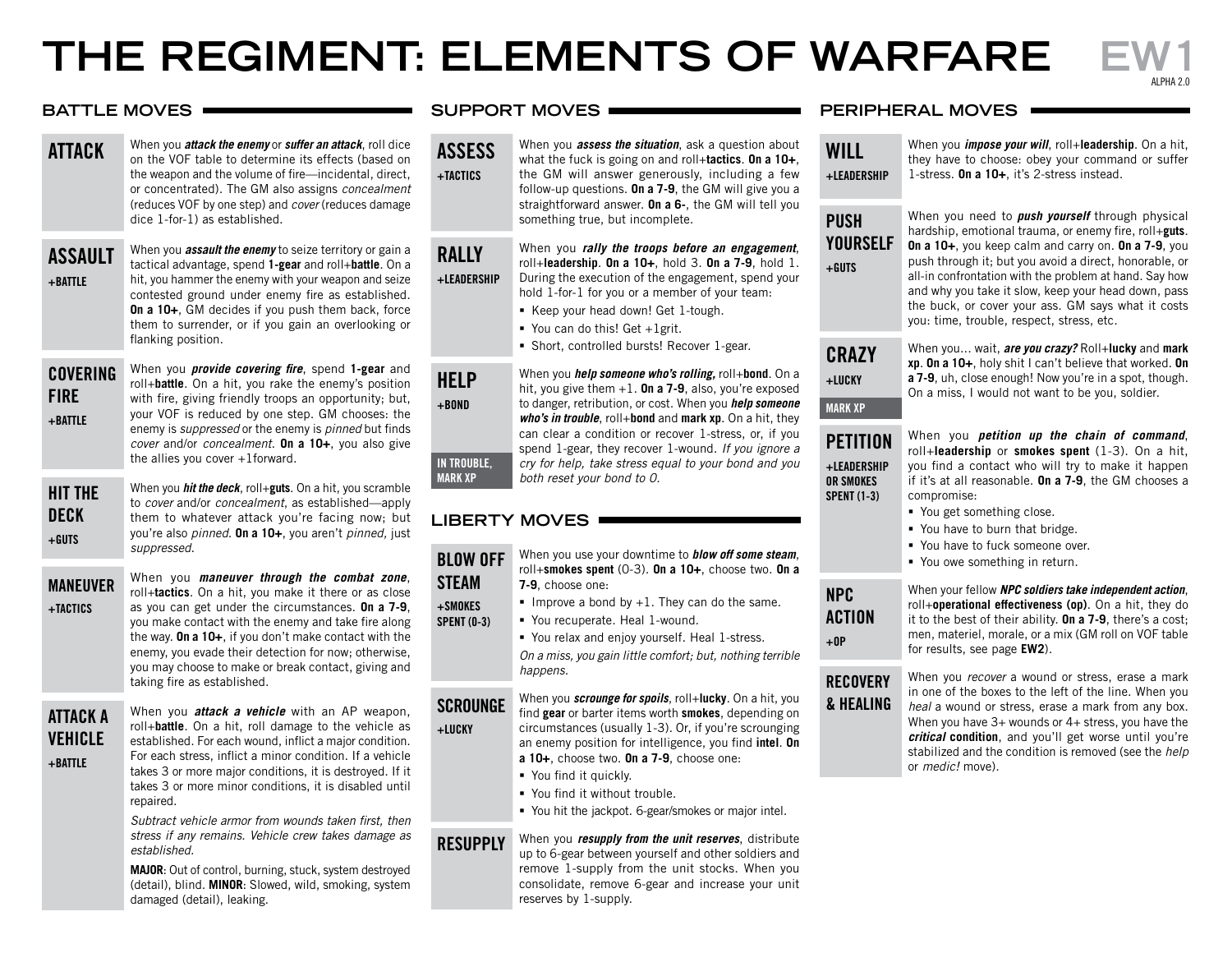# **the regiment: elements of warfare ew2**

### **weapon ranges weapons engagement move**

**FNGAGF**  $+0P$ 

When you *begin a new engagement*, roll+**operational effectiveness (op)**. On a 10+, choose two. On a 7-9, choose one:

- You seize the initiative. You act while the enemy must react.
- You maintain unit cohesion. Your forces are positioned where you want them and are ready for immediate action.
- You gain a tactical advantage; establish a superior position, find cover/concealment, identify key enemy targets, etc. as established.

*This move sets the stage for the beginning of the action. Remember, you can Rally the troops first.*

### **volume of fire**

| <b>VOF</b> |    |    |                |              |       |
|------------|----|----|----------------|--------------|-------|
|            |    |    |                |              | 181   |
|            |    |    | $\mathbf{M}$   | $\mathbf{M}$ | 1.4.4 |
|            | د∠ | 44 | $\overline{a}$ | $-1$         | 2W    |

If VOF would increase past concentrated, add +1d instead. If VOF would decrease below incidental, subtract 1d instead. For any effective attack, the minimum VOF is 1d incidental.

**FORCE PARITY:** When a larger force attacks a smaller force, increase VOF by one, and vice versa.

**unit maneuvers:** When *larger units maneuver off-screen* to engage the enemy and/or seize objectives, roll damage on the VOF table to see how they fare. Stress results indicate loss of morale, materiel/supply issues, delays, or confusion. Wound results indicate casualties suffered.

Begin with 3d direct fire, then increase/decrease damage and VOF depending on the strength of the opposition, situational factors, and cohesion of support/leadership.

By rolling VOF results for two opposed units, the GM can quickly determine results for off-screen engagements.

### **defensive factors conditions UNUSUAL WEAPONS**

**Cover:** Removes damage dice from an attack before the roll, 1-for-1.

- **1-cover:** A ditch, a low wall, a window or doorway, rubble
- **2-cover:** a trench, sandbags, inside a building
- **3-cover:** A bunker

**Concealment:** Reduce volume of fire by one (into and out of).

**Movement:** Reduce volume of fire by one if the attacker or the target is moving quickly (relative to the situation at hand).

**Tough:** Durability, either natural or from body armor. Reduces wounds taken, 1-for-1.

**Grit:** Mental fortitude. Reduces stress taken, 1-for-1.

| TIGHT | CLOSE | NEAR   | FAR     | <b>FXTRFMF</b> |
|-------|-------|--------|---------|----------------|
| בך:   | 8-25  | 26-100 | 101-300 | 301-1000       |

Distances are in yards. *When you're attacking outside the optimal range(s) of your weapon, take -1d per increment.*

### **weapon tags**

**#d:** No. of damage dice rolled.

**AP:** Armor penetrating. Use the *assault a vehicle* move to engage armored vehicles instead of *are you crazy*.

**Area:** The weapon inflicts harm on everyone in its area of effect (contrast w/ *messy*).

**Autofire:** Spend 1-ammo to make an **area** attack or do +1 VOF to a small group of targets (contrast w/ *spray*).

**Breach:** This weapon knocks down doors, punches holes through walls, and may reduce cover.

**Burn:** The target of this attack is set ablaze and remains on fire. Damage is dealt continuously until the fuel is exhausted or the fire is extinguished.

**Crew:** The weapon requires the specified number of crew to operate or you take -1d when using it.

**Expend:** The weapon is removed after one use.

**Critical:** When you have 3+ wounds or 4+ stress, you have the *critical* condition. You'll get worse until you're stabilized and the condition is removed (see the *help* or *medic!* move).

**Suppressed:** Your volume of fire is reduced by 1. If you're suppressed again while you have this condition, you're *pinned*.

**Pinned:** VOF reduced further by 1 and you can't move from your position. If you're pinned and then suppressed, continue to reduce VOF.

*Note: The help move can be used to overcome conditions.*

## **Sidearm** (2d tight quick)

*A pistol (semi-auto or revolver). Very good in tight spaces.*

**Battle Rifle** (3d near/far) *A semi-automatic rifle with a heavy round.*

**Carbine** (2d close quick) *A semi-automatic rifle with a light round.*

**Automatic Rifle** (3d near/far autofire) *A full-auto rifle with a heavy round, similar to the BAR.*

**SMG** (2d tight/close spray) *A full-auto sub machine-gun firing a light round.*

**Precision Rifle** (3d far/ex reload) *A highly accurate rifle fitted with a scope.*

**LMG** (3d near/far autofire suppress 2-crew)

*A light machine-gun.*

**Frag Grenade** (4d close messy indirect ordnance)

### **HEAVY WEAPONS**

**HMG** (4d far/ex area autofire suppress 3-crew setup ordnance)

*A heavy machine-gun.*

**Bazooka** (5d HEAT AP near breach messy 2-crew reload ordnance)

**Flamethrower** (4d close messy area burn terror ordnance)

expend)

*and set alight.*

breach expend)

*A heavy, hand-carried bag filled with high explosives, operated with a time delay fuse.*

**Smoke Grenade** (tight/close indirect area ordnance)

*Give concealment to an area.*

alpha 2.0

**Rifle Grenade** (3d AP near messy indirect reload ordnance)

*A special grenade made to be fired from a battle rifle. Less of a bang, but longer range.*

**AT Rocket** (5d HEAT AP close breach messy expend)

*A single-use anti-tank rocket.*

**Shotgun** (3d tight/close messy reload)

*A hunting weapon re-purposed for warfare.*

**Entrenching Tool** (2d tight) *A collapsible shovel.*

**Combat Knife** (2d tight quick)

### **Bayonet** (2d/3d tight quick)

*2-damage when wielded as a knife, 3-damage when attached to a rifle.*

**Mortar, Light** (4d ex messy indirect 2-crew setup reload ordnance) *A portable, short-range artillery piece.*

**Mortar, Heavy** (5d ex messy indirect 3-crew setup reload ordnance)

**Molotov Cocktail** (3d tight messy burn

*A glass bottle filled with gasoline, stuffed with a rag* 

**Satchel Charge** (5d AP tight messy

**Anti-Personnel Mine** (4d tight messy expend)

*Small, shrapnel-spewing bomb that's buried in the ground. Detonates on contact.*

**Anti-Vehicle Mine** (5d HEAT AP tight messy expend)

*Large, high-explosive armorpiercing bomb that's buried in the ground. Detonates on contact.*

### **Spray:** At tight or close range**,**  spend 1-ammo to attack a small group or do +1 VOF to a single target (contrast w/ *autofire*).

**Suppress:** Applies the *suppressed* condition. When you *push yourself* against this weapon, take -1.

**HEAT** (High-Explosive, Anti-Tank): +2AP vs. armored targets. **Indirect:** The weapon may be fired over obstacles to engage targets that are not visible to the operator. **Messy:** Attacks other targets in its area of effect with **incidental fire**

**Ordnance:** When you attack with this weapon, spend 1-gear. **Quick:** When there's a question of speed, a quick weapon acts first. **Reload:** After the weapon is used, it takes time to prepare before it can

(contrast w/ *area*).

be used again.

**Terror:** When you *assault the enemy* and hit, they must break and run. When you *push yourself* against a terror weapon, take -2.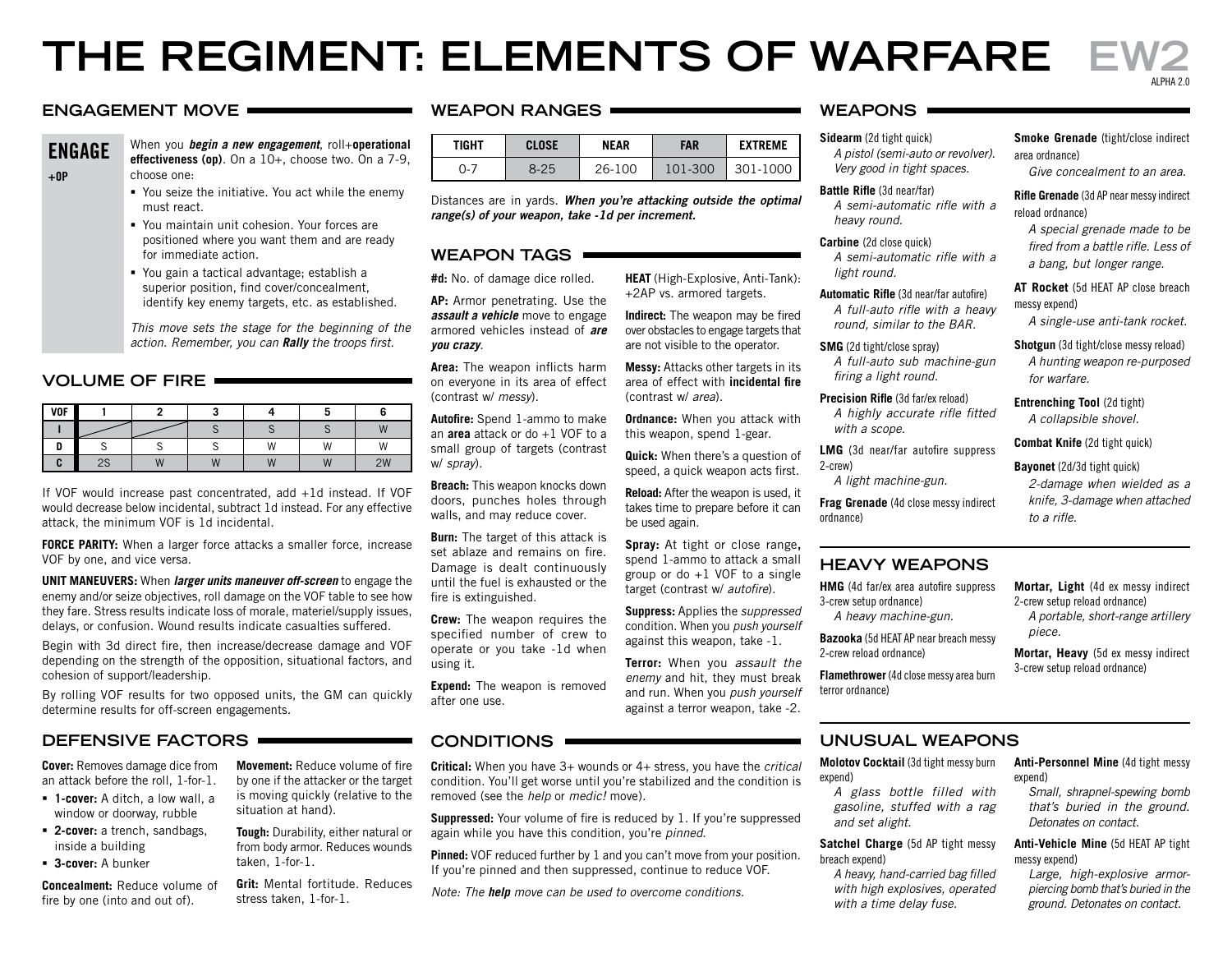# **the regiment: gm toolkit gm1**

### **gm moves**

### **general**

- **Immerse them in the chaos** of war.
- Announce impending danger.
- **Inflict fire** (as established).
- **Tell them the possible** consequences and ask.
- Offer an opportunity, with or without a cost.
- Separate them.
- Put them in a tough spot.
- Trade harm for harm (as established).
- **Introduce news from home or** other fronts.
- Give them downtime
- **Consume resources (gear,** supply).
- Remember: gear can fail.
- Corner them. Capture someone.
- Make them buy it (supply, gear, smokes).
- **Turn their move back on** them.
- **Show the consequences.**
- **Make a battle move.**
- Make an **enemy** move.
- Advance a countdown clock.
- After every move: *"What do you do?"*

# **terrain**

- **Ambush**
- **Exposure**
- **Hampered mobility**
- **Limited visibility**
- **Lost**
- Partisans

### **volume of fire**

| <b>VOF</b> |    |   |                |   |                      |                            |
|------------|----|---|----------------|---|----------------------|----------------------------|
|            |    |   |                |   |                      | $\overline{M}$             |
|            |    |   |                | W | W                    | $\mathbf{M}$<br><b>v</b> v |
| ι.         | 2S | W | $\overline{M}$ | W | $\overline{M}$<br>v۱ | 2W                         |

### **vehicles**

Vehicle armor resists all small arms attacks. Only weapons with the AP tag can harm an armored vehicle. Armor=0 means the vehicle does have small-arms resistant armor, but it is thin and vulnerable to AP attacks.

### **TANK, HEAVY** CREW: 5

- Main Gun (10d AP ordnance loud messy far/ex 2-crew)
- (Bow) Light Machine Gun (3d near/far autofire suppress)
- (Coax) Light Machine Gun (3d near/far autofire suppress)
- Grenade Tubes (4d ordnance close messy indirect)

**Armor:** Front 10, Side 7, Rear 6, Top 4

### **TANK, MEDIUM** CREW: 5

- Main Gun (7d AP ordnance loud messy far/ex 2-crew)
- (Bow) Light Machine Gun (3d near/far autofire suppress)
- (Coax) Light Machine Gun (3d near/far autofire suppress)
- Grenade Tubes (4d ordnance close messy indirect)

**Armor:** Front 8, Side 5, Rear 5, Top 4

### **ASSAULT GUN** CREW: 4

- Heavy Assault Gun (9d AP ordnance loud area near/far/ex breach)
- Heavy Machine Gun (4d ordnance near/far/ex area suppress)

**Armor:** Front 6, Side 5, Rear 4, Top 2

### **ARMORED CAR** CREW: 4

- Main Gun (5d AP ordnance loud messy far/ex 2-crew)
- (Coax) Light Machine Gun (3d near/far autofire suppress) **Armor:** Front 4, Side 3, Rear 3, Top 0

### **CAR, RECON** CREW: 3

- Main Gun (5d AP ordnance loud messy far/ex 2-crew)
- (Coax) Light Machine Gun (3-harm near/far autofire suppress)

**Armor:** Unarmored **Advantages:** Fast, High Mobility, Passengers

### **npcs**

NPC enemies don't have separate stress and wounds damage tracks. They just have one track: **strength**. When an NPC unit runs out of strength, it can no longer fight. Apply both stress and wounds inflicted to the strength damage track (so there's no need to roll damage when NPCs take direct fire).

An NPC soldier has 3-strength. 2 damage will put an NPC down, and 3 will take them out. Strength tracks for NPC teams (of 5 soldiers) are included below.

| TEAM<br><b>NOTES</b> |  |  |                             |
|----------------------|--|--|-----------------------------|
| TEAM<br><b>NOTES</b> |  |  |                             |
| TEAM<br><b>NOTES</b> |  |  |                             |
| TEAM<br><b>NOTES</b> |  |  |                             |
| TEAM                 |  |  | O D O O O D O D O D O O D O |

| TEAM  |
|-------|
| NOTES |

|       | TEAM 000 000 000 000 000 |  |  |
|-------|--------------------------|--|--|
| NOTES |                          |  |  |

TEAM 000000000000000 team **NOTES** 

| NOTES |  |
|-------|--|



 $\Box \Box \, 0 \, \Box \, \Box \, 0 \, \Box \, \Box \, 0 \, \Box \, \Box \, 0 \, \Box \, \Box \, 0$ TEAM team

**NOTES** 

team

team

- **TEAM**  $\Box$ **NOTES**
- $\Box \Box \bullet \Box \Box \bullet \Box \Box \bullet \Box \Box \bullet \Box \Box \bullet$ **TEAM NOTES**
- Divert, subvert, or destroy their support resources.
- **Introduce new, conflicting,** or confusing **orders** from the players' commanders.
- Remember: gear can fail.
- Fog of War.

**ENEMY**

them.

another.

smoke.

attack.

**battle** ■ Reveal a dangerous opportunity. **Reveal hidden units.** Artillery, mortars, snipers.

Hit them where they're weak. **Eliminate serious threats.** Recon and gather intel. Fortify your position. **Steal or destroy resources.** • Pin them down. Suppress

**Seize superior positions.** Degrade / destroy their cover. Use one team to support

**Bring in reinforcements.** Conceal movements, use

Fall back, regroup, counter-

### **Other**

- **Make maps** (prepared and on-the-fly)
- Use the whole time-scale: seconds, minutes, hours, days, weeks